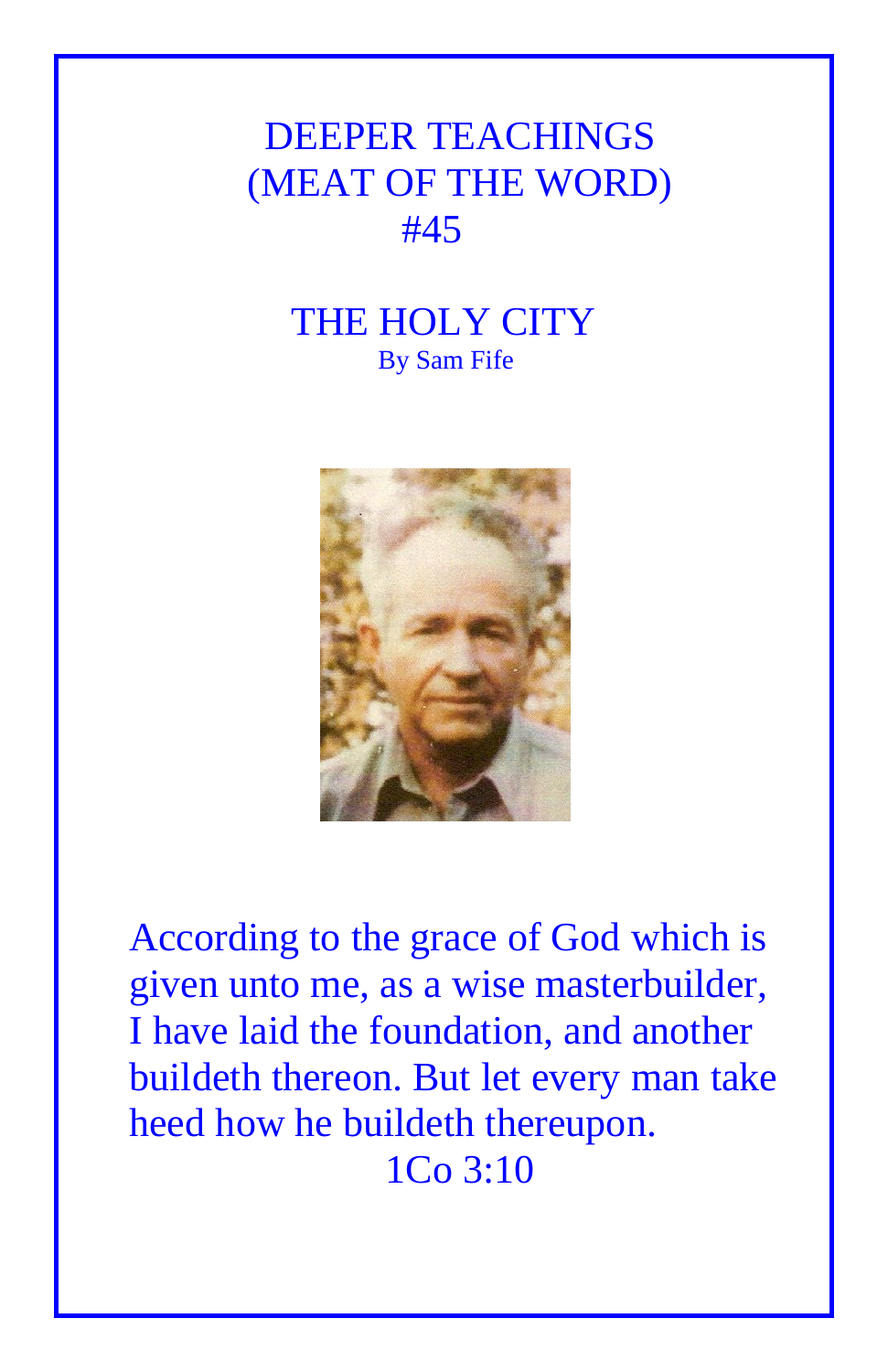Beginning our study in the 21st chapter of Revelation, we see that twice in Revelation 21, the Holy City or the new Jerusalem is referred to as the bride of Christ. In verse 2, John says: "And I John saw the Holy City, New Jerusalem coming down from God out of heaven prepared as a bride adorned for her husband."

 This was a far-off view of the City that John saw. Then in verses 9 and 10, we see the angel taking John close up and giving him a close-up view of the Holy City. We read there: "And there came unto me one of the seven angels that had the seven last plagues, and talked to me saying, Come hither, I will show thee the bride, the Lamb's wife." "And he carried me away in the Spirit to a great and high mountain and shewed me that great city, the Holy Jerusalem, descending out of heaven from God.

 We see that twice here, the New Jerusalem, the Holy City, is called the Lamb's wife, or the bride of Christ. In many other places in scripture, we find the church referred to as the Bride of Christ.

 There are not two brides of Christ revealed in scriptures, or three or four. Scripture does not make Christ a bigamist. So therefore when we see that scripture calls the Church the Bride of Christ, and also the Holy City the Bride of Christ, we see that the two are one, and that the Church is the Holy City, and that the Holy City that John saw is simply the Church having come to perfection. The perfection that God planned and purposed for it.

 He says in Ephesians 4 that "when Jesus ascended up, He gave gifts unto men, to some apostles, prophets, evangelists, pastors and teachers. For the perfecting of the saints, perfection, for the building up of the body of Christ, until we all come into the unity of the faith, that is believing the same truth, ONE TRUTH, and the knowledge of the Son of God, the same knowledge that Jesus had. Unto a perfect man,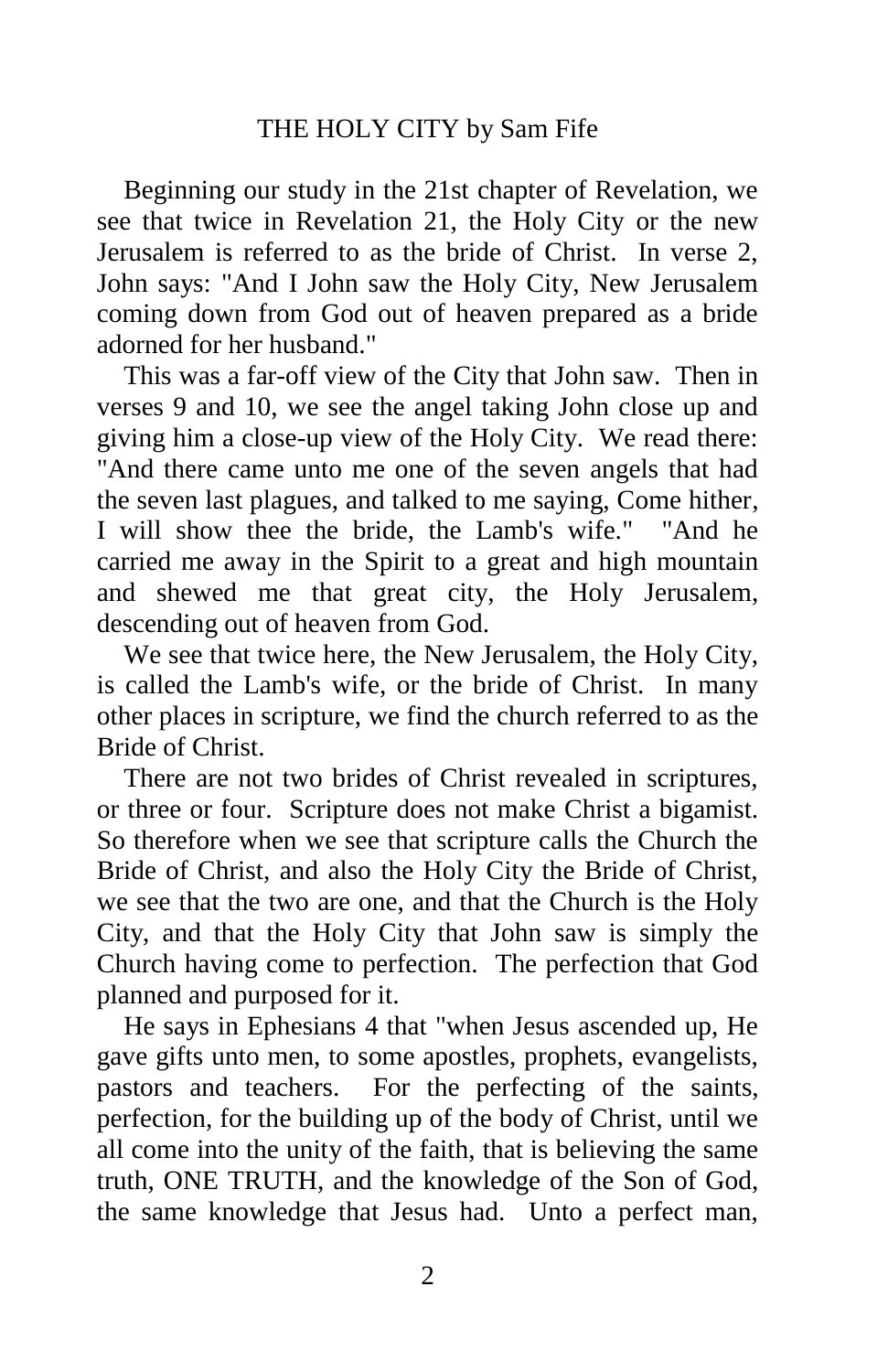perfection, unto the measure of the stature of the fullness of Christ. Just like Jesus.

 When John saw the Holy City descending down from God, God was giving him a vision of the Church as it would be in its perfection. If we follow John in his close-up view that was given him of the Holy City, and study the various parts of the Holy City as John saw them in the vision and if we let the Spirit of God show us the spiritual realities of which these parts or portions of the Holy City are symbols, then it shall be revealed to our hearts how true it is that the Holy City is the Church in its perfection.

 John said: "And he showed me that great city, the Holy Jerusalem descending out of heaven from God." And in verse 11 he said: "Having the glory of God; and her light was like unto a stone most precious even like a jasper stone, clear as crystal."

 Here the vision reveals to John the light of the city. All the way through scripture we find that light has been a symbol for the truth. When the Bible says that the Holy City (which is the Church in perfection) that her light shall be like a jasper stone, clear as crystal, it simply reveals the Church having come to all light, perfect light, all truth, purest truth, and walking and living in absolute light, truth, purity.

 Notice specifically that it said her light was as a jasper stone, clear as crystal. In the symbolism of scripture and in the spiritual language with which God speaks, we find that all colors of the spectrum that we have in human experience, from black to white are symbols of various stages of our spiritual growth. From the black, darkness of sin that we are in before we come to Christ, to the absolute whiteness and then on to the absolute purity that we will come to when we have come to perfection in Christ.

 Often, when God speaks in visions, since God speaks in the symbolic language, the language of symbols, He often reveals individual spiritual condition through the color He shows the individual to be in, in the vision. When God wants to reveal this individual to be in complete darkness,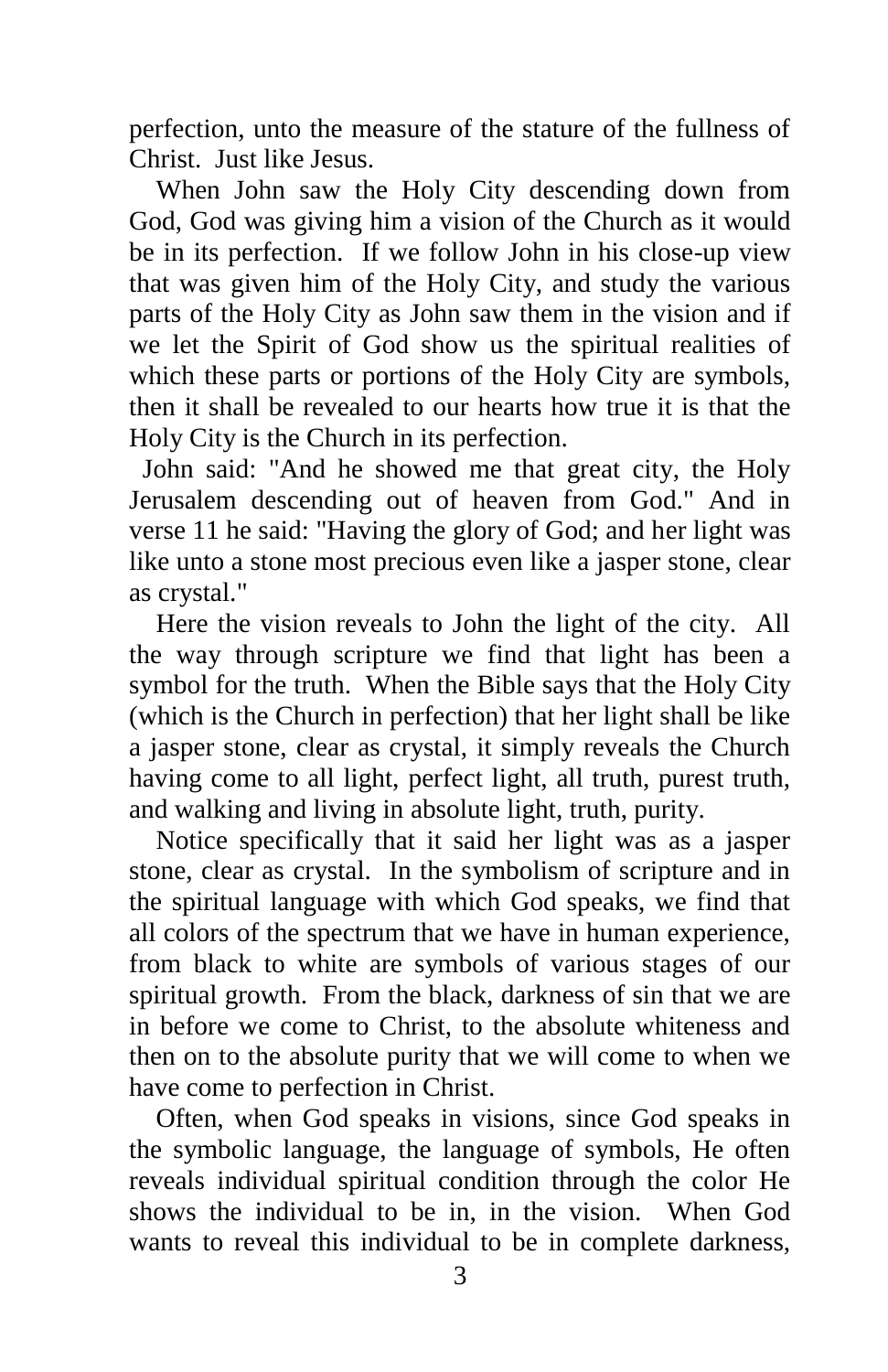lost, He will show this one in black in the vision. Then if it is a Christian He is speaking about, one who is growing spiritually, He might show this one in brown, denoting that he has not yet grown very far spiritually, brown being a little bit lighter than black in the spectrum.

 Then if it's an individual who is growing in God and who has gone quite far in their growth in God and in their walk in the Spirit, God might show this one in gray, which is not white, not having come to the perfection in Christ, but on their way up in their spiritual growth.

 Then when God has spoken to us in visions and wanted to reveal the future of an individual, when he would come to absolute perfection in Christ, we have seen this individual in white. Yet there is a color in the spectrum which is higher than white, clearer than white, more perfect than white and that is the color of the jasper stone or crystal clear which is what you might call the color of water. So crystal clear that you can see right through it, much lighter than even white which cannot be seen through. Crystal clear, the color of water, and water is the symbol of the Holy Spirit.

 So when the scriptures say that the light of the city is clear as crystal, as a jasper stone, it simply proclaims to us that the Church will have come to absolute union with the Holy Spirit, walking in all truths. Even as Jesus said: "When the Holy Spirit is come, He shall lead you in all truth." Perfect truth, purest truth. Therefore the scripture symbolizes it to us by proclaiming that the light of the City is as a jasper stone, clear as crystal.

 In verse 12, we read that the City has a wall, great and high. This speaks to us of the Church having come to perfect protection. In the Old Jerusalem, the literal Jerusalem in Palestine, which was an earthly symbol of this spiritual City, there was a wall built all around the city to protect if from its enemies.

 When the scriptures say that around the New Jerusalem there was a wall great and high, it reveals to us that the Church shall have come to absolute protection from all its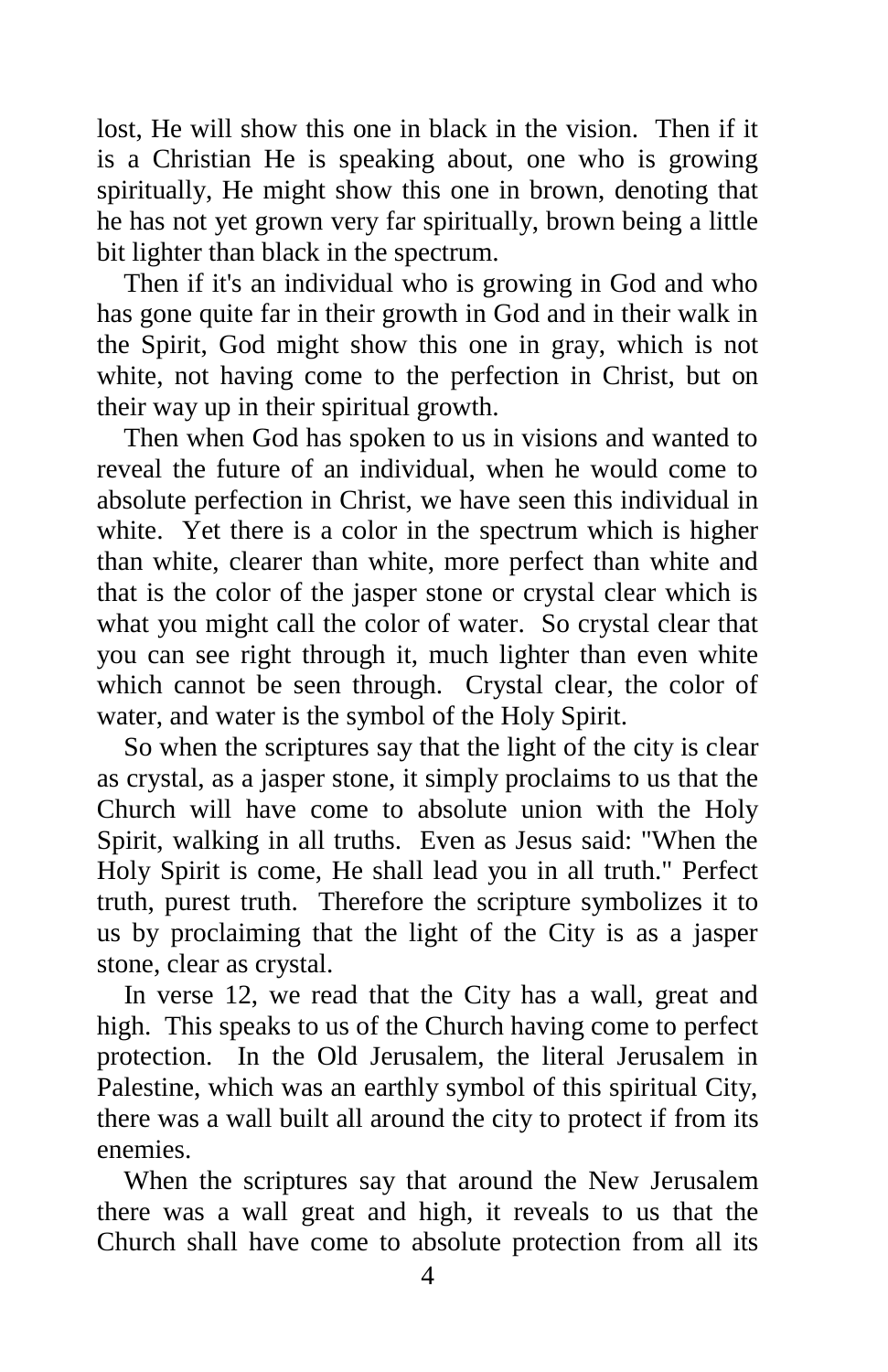enemies. From sorrow, from demons, from fear, etc. not because there will be a literal, physical wall around it, but its wall will be the leadership, the guidance, the counsel, the power and the anointing of the Spirit of God which will be working in us at that time. Therefore we will have absolute protection from everything that hurts us now, upon the earth.

 In verse 12, we are told also that not only did the city have a wall great and high, but it had twelve gates, and at the gates twelve angels and names written thereon, which are the names of the twelve tribes of the children of Israel. So we see that the scripture teaches us that the twelve tribes of Israel are the gateway into the City.

 When we consider this, we can see that it is so. For it was through the twelve tribes of Israel that God raised up the prophets through whom He spoke and gave us the revelation that is given to us in the Word of God, which is our entrance into the City.

 We enter into the City by the revelation in God's Word that was given to us through the prophets who were of the twelve tribes of Israel. It was through the twelve tribes of Israel that Jesus Christ our Lord came, who is our entrance into the City. So truly the thing all began with the twelve tribes of Israel. They are the gateway, the revelation of God which was given through them, the Savior which was given through them. They are the gateway into the City.

Then in verse 14, we read: "And the wall of the city had twelve foundations, and in them the names of the twelve apostles of the Lamb."

 Here we are told that the twelve apostles are the foundations of the city. This alone should be ample evidence to us that God never intended to present the idea that this New Jerusalem was a literal city. For it says that human beings, the twelve apostles of the Lamb are the foundation of the city.

 In the book of Ephesians, the second chapter and the twentieth verse, we are told that we who are Christians are built upon the foundation of the apostles and prophets, Jesus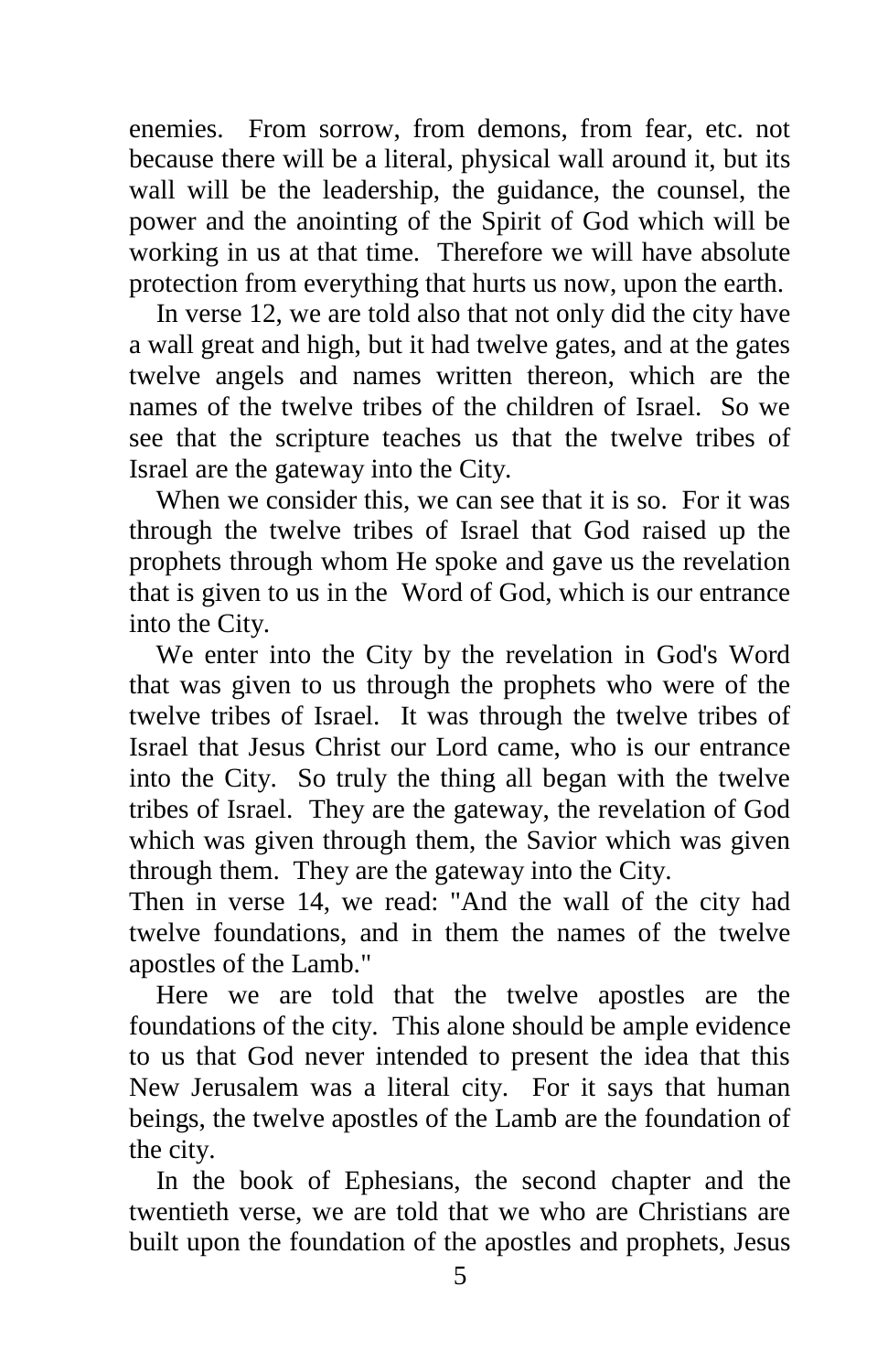Christ Himself being the chief corner stone. So we see that the apostles and prophets are the foundation and that we are built upon this foundation. We, the Church are God's building, we the Church are God's Holy City that He is building.

 Then in verse 15, John says: "And He that talked with me had a golden reed to measure the city and the gates thereof, and the wall thereof. "

 Always in scripture, when we find someone being sent forth with a measuring reed, to measure the temple of God, or the house of God, or the city of God, they are being sent to measure the spiritual condition of that temple.

 In the 1lth chapter of Revelation we read: "And there was given me a reed like unto a rod, and the angel stood saying, Rise and measure the temple of God, and the altar and them that worship therein. "

 So we see that the angel was sent with a measuring reed to measure the house of God, or the Church of God, and the altar therein, and the people who worship thereat, proclaiming that he is measuring the spiritual condition of His people. When we read in Rev. 21: "He that talketh with me had a golden reed to measure the city," it simply means that the spiritual condition of the city is about to be revealed to us.

 In verse 16, God reveals to us the spiritual condition of this city. "And the city lieth foursquare." The length is as large as the breadth. And he measured the city with the reed, 12,000 furlongs, the length and the breadth and the height of it are equal.

 The city lying foursquare simply presents to us the truth that it has come to absolute perfection.

 A cube is absolutely square, foursquare. It is perfection in all of its angles. Therefore the city lying foursquare simply reveals to us the church having come to absolute perfection as concerning its spiritual condition.

 I shall never forget the day I preached this message to the people in the assembly. God spoke to me before I went in to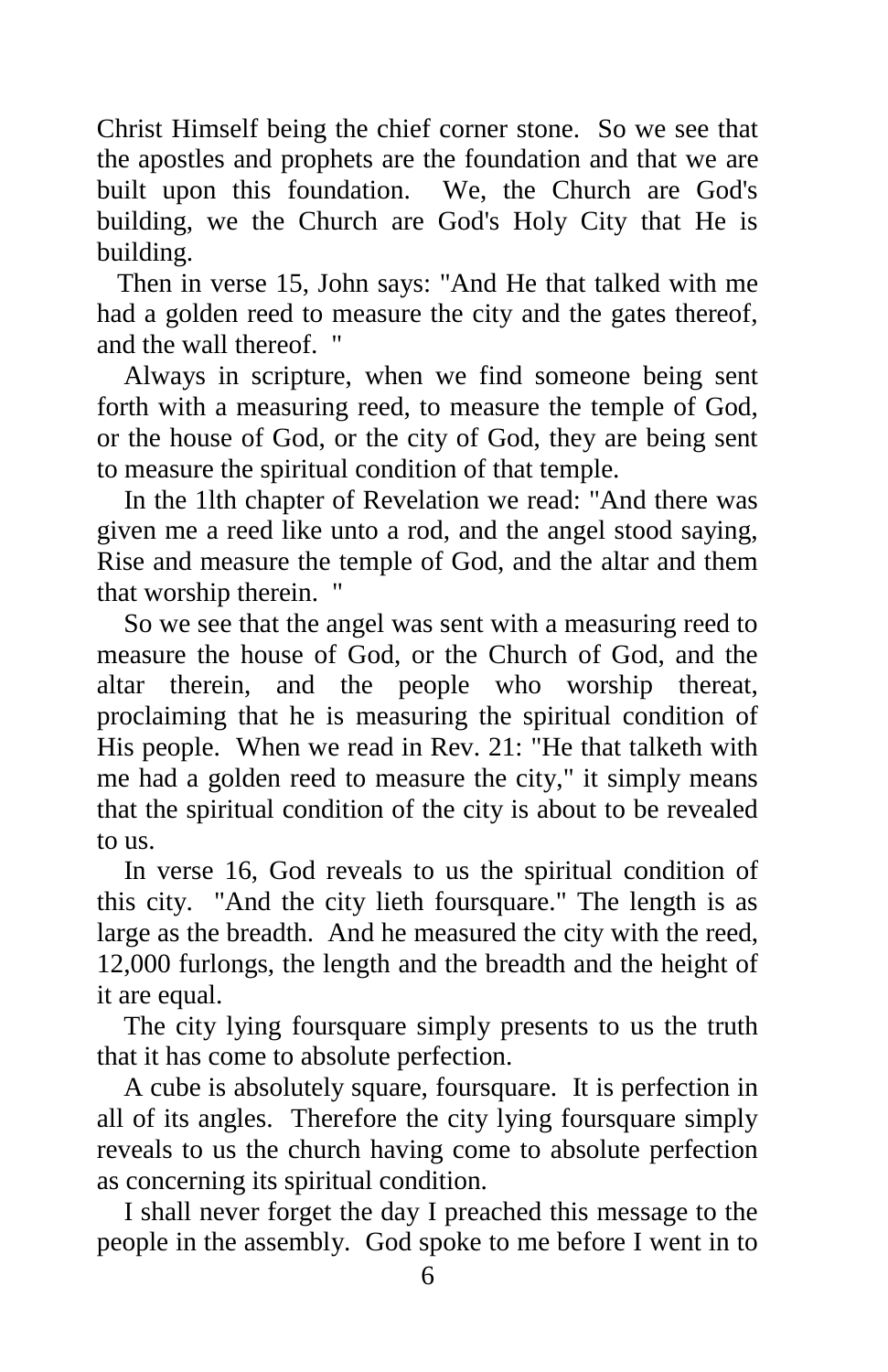the pulpit, and He told me to tell the people before I even opened my Bible, that this message that I was about to preach, God would confirm through one of the congregation in a vision before the service was over.

 So I went in to the pulpit and preached this message, that the Holy City, the New Jerusalem was the church in perfection. That the church in perfection was the Holy City, that the fact that the city lieth foursquare simply presents to us the truth of the church having come to absolute perfection. As I drew toward the close of the message, one of the young women in the assembly raised her hand and said that she had had a vision. Then she arose and told the vision.

 In the vision she had seen an old city surrounded by a wall, like the old Jerusalem, and she saw a group of people coming, dancing down the road toward the city. They entered into the gates of the city and inside the city was a great patio made up of concrete squares. As the group of people danced in through the gates of the city, they each laid down on the concrete squares. As she watched the vision, they blended into the concrete squares until they disappeared and became a very part of the city.

 God had confirmed and no one in the congregation doubted that God had confirmed His Word. Even as the people blended and became part of that city, that the Holy City was the church in perfection and that the church in perfection was the Holy City, the New Jerusalem.

 Verse 17 says: "And he measured the wall thereof, an hundred and forty and four cubits, according to the measure of a man, that is of an angel."

The number twelve in the numerology of scripture is the perfect number. Twelve times twelve presents to us absolute perfection (or a hundred and forty four). Absolute perfection in the numerology of the scriptures.

 When the scriptures say that the wall was an hundred and forty four cubits it simply presents to us the truth that the wall which completely surrounds this city is absolute protection to the city, perfect in every way. The wall of the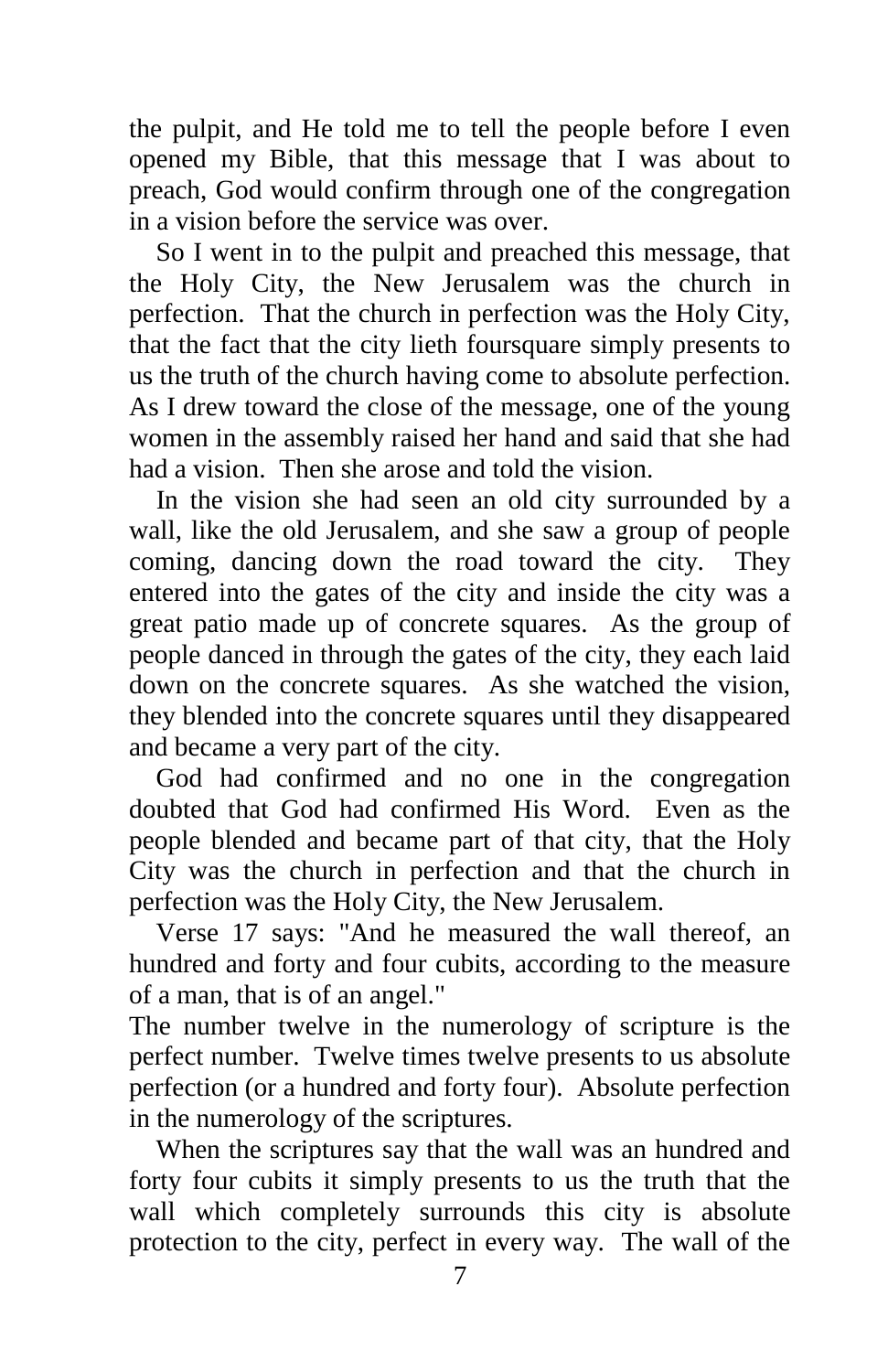city is simply the perfect anointing, perfect faith, perfect knowledge, perfect power, perfect everything that we the church will have come to, which will be of course our protection against every enemy that might seek to come against us, sickness, suffering and all these things and in the end even death will have been defeated.

 There will be no more sorrow that can get to us. No more sin can enter into it, because we will have come to the resurrection life of Jesus Christ. Even as Romans 6 says: "If we have been planted together in the likeness of his death, so shall we also be in the likeness of his resurrection."

 Then verse 18 says: "And the building of the wall of it was of jasper. "

 The wall, too, was built of jasper stone, which has the crystal clear color of light which again presents to us absolute protection through having come to absolute union with the Holy Spirit, the crystal clear purity of the jasper stone.

 Then you will notice in the last part of verse 18 it says: "And the city was pure gold, like unto clear glass."

 It says that the city was pure gold. In symbolism of scripture, gold is the symbol of the nature of God. As much as gold is the perfect metal that cannot be tarnished, so God's nature is perfect and it cannot be tarnished. Silver is the symbol of the redemptive work of Christ. Just as silver is the metal second only to gold, Christ is the second person of the trinity.

 Precious stones are the symbols of the gifts in operation of the Spirit of God. So when the Bible says that this city is pure gold, it simply reveals to us the church, the Body of Christ having come to the perfect nature of God.

Then in verse 19 we read: "And the foundations of the wall of the city were garnished with all manner of precious stones."

 This simply means that our wall of protection will be founded upon all the gifts and operations of the Spirit of God working perfectly in us. Because all the gifts and operations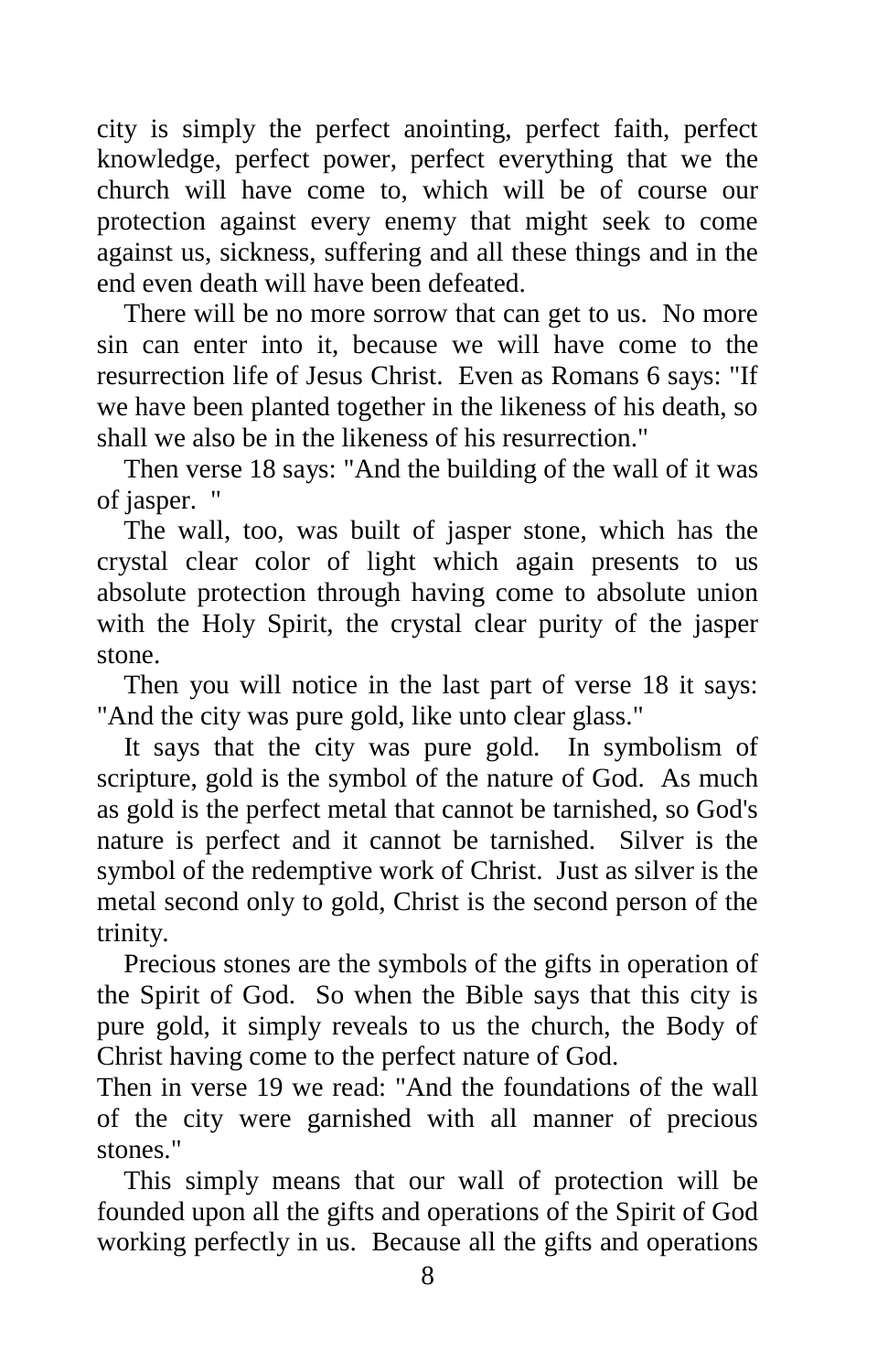of the Spirit of God working perfectly in us, will then be our perfect protection from every enemy, so that no one can hurt us.

 "The first foundation was jasper, the second, sapphire; the third, a chalcedony; the fourth, an emerald; the fifth, sardonyx; the sixth; sardius; the seventh, chrysolyte; the eighth, beryl; the ninth, a topaz; the tenth, a chrysoprasus; the eleventh, a jacinth; the twelfth, an amethyst."

 I am not familiar with all of these precious stones that are mentioned here, but I would stake my life on the fact that if these precious stones were all to be studied and if their characteristics were to be known they would all symbolize different workings and operations of the Spirit of God.

 Verse 21 then says: "And the twelve gates were twelve pearls, every several gate was of one pearl."

 The pearl is pure white. We learned earlier that the twelve gates were the twelve tribes of the children of Israel. This simply refers to us having come to absolute light, absolute perfection, pure and white, wearing the robe of perfect righteousness before God.

 Then the last part of verse 21 says: "And the street of the city was pure gold."

 We walk on streets. So the street of the city speaks of our walk. The fact that the street of this city was pure gold reveals to us the truth that in our walk, we will have come to the perfect walk in the nature of our God, having attained to the perfect nature of our God, walking in perfect holiness, perfect purity.

 It would be good at this point in our study, to emphasize the truth that the idea that so many Christians have in their spiritual immaturity, that some day they're going to go to a literal, physical city, in space somewhere, with streets paved with literal gold and buildings made out of jewels is only an idea that is the result of spiritual immaturity.

 There is no physical city anywhere with streets paved with gold and buildings made out of jewels. There never will be any physical city with streets paved with gold and buildings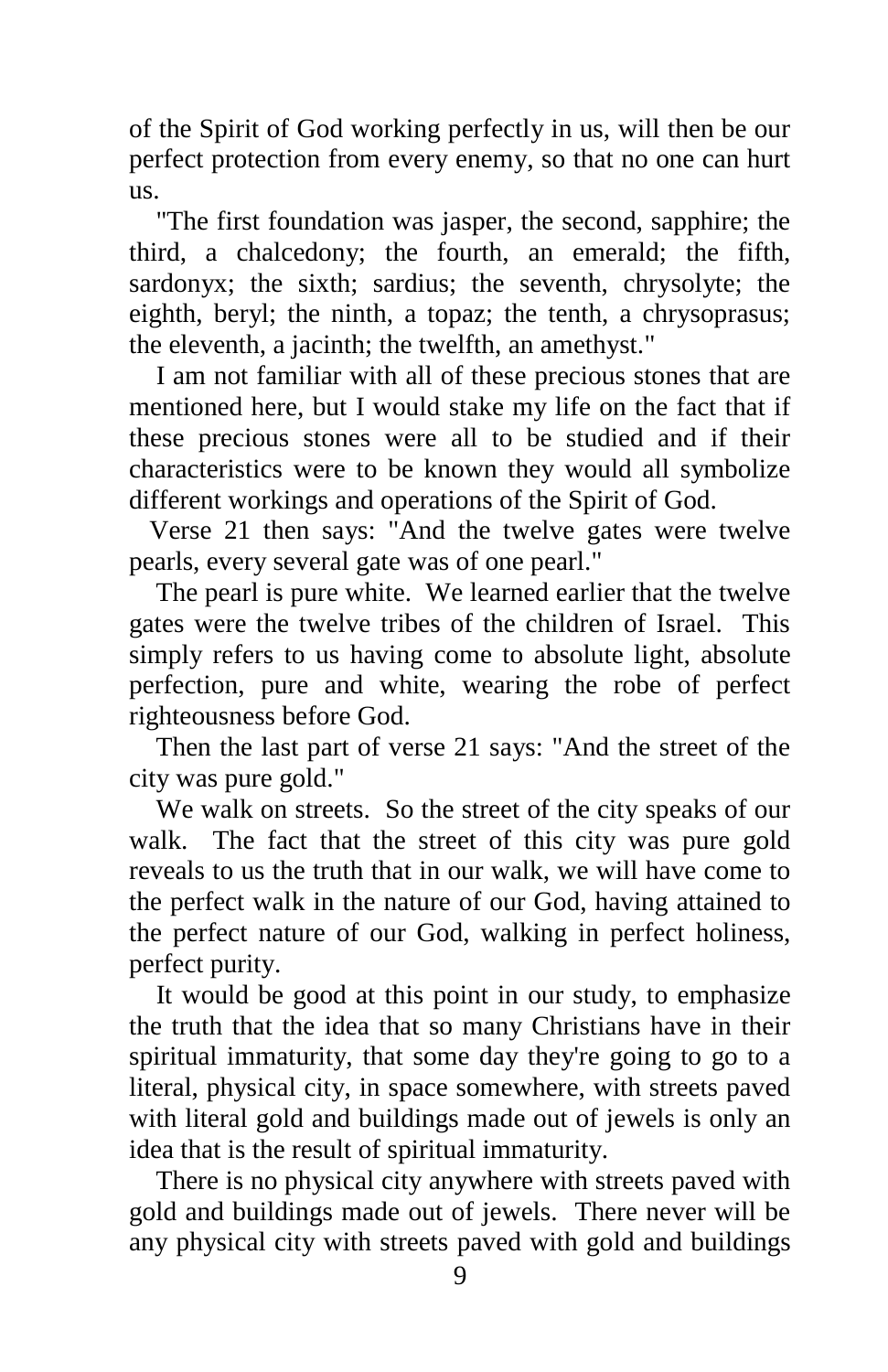made out of jewels as our "heaven." Our heaven is revealed to us in Romans chapter 8 verses 28-29, where the scripture says: "Whom he did foreknow, he did predestinate to be conformed to the image of his son."

To become exactly like Christ. This is our "heaven," no matter where we happen to be in God's universe. This is our final dwelling place, when we have come to our glorified spiritual state, come to perfection in Christ Jesus, and have become the Holy City. Then we will not go to this city or that city or any city, but God's whole universe will be our dwelling place. We will be free - free from the limitations of flesh, therefore free to live in God's universe as citizens of God's universe.

 What good would streets paved with gold be to us after we have attained to our glorified body? We will have no need to walk on streets then. We will have come to the resurrection life of Jesus. After the Lord Jesus was resurrected, we don't find that when He wanted to go somewhere He had to walk down streets. When He wanted to go to the upper room where the disciples were, He simply appeared to them there in the upper room. When He wanted to join some of the disciples walking on the road to Emmaus, He simply appeared to them there. When He wanted to appear to the disciples in the hills of Galilee, He simply appeared there. When the disciples were fishing and He appeared to them on the shore, He didn't need to walk there, He just was there.

 When we have attained to the resurrection likeness of Christ and we want to transport ourselves from one place to another, we won't have to walk down any literal street paved with gold, or asphalt or anything else. We will simply speak the word of faith and we will be there. So streets paved with gold would be of no value to us, or buildings of jewels because we won't live in buildings. We won't have to live in buildings.

 The only reason that gold and jewels are so attractive to us now is because we are in our carnal state and these things are worth money. They have carnal value here on earth. When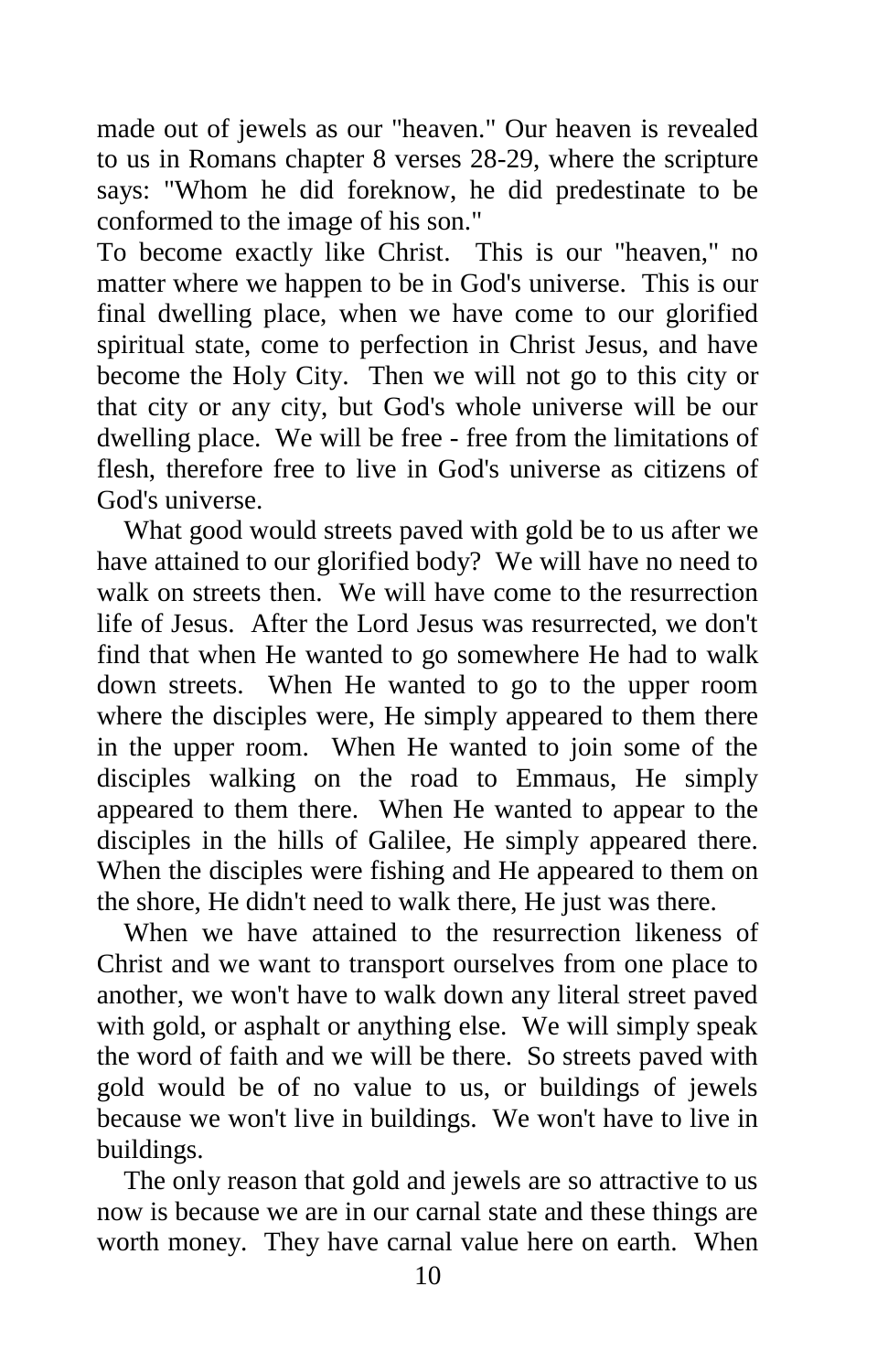we have attained to our spiritual state, those things will mean nothing to us because all things will be ours. Not one thing will have more value than another to us.

 So we see that there never was and never will be any literal city in heaven someplace with streets paved with gold.

 These are simply symbols which God uses to present to us spiritual realities, because we are carnal at the point where we come to the Bible and that these things hold for us carnal attraction. So God uses these symbols to attract us, until we grow to the point where we can see back behind the literal letter of the Word, back behind the literal symbol and see the spiritual reality which is the only reality. That spiritual reality is the Holy City which is the Church in perfection.

 The problem is that at the point where we come to the Bible and to Christ, we ourselves are dead in trespasses and sins. We are completely carnal, completely fleshly, completely physically minded, completely material-minded in our thinking. Therefore we think only in the literal. We see everything in the literal. Everything we read of, we see in the literal, and when we read of a city with streets of gold, we then think that there is literally such a city somewhere.

 When we come to the Bible in our carnal state, God attracts us with these carnal symbols and we accept Jesus as our Savior and the Holy Spirit comes and dwells in us and we are born again of the Spirit of God. We move out of the carnal fleshly realm into the spiritual realm, but we are then baby spiritual beings. So we bring over into the spiritual realm most of our carnality, our material mindedness, our fleshliness.

 As young Christians we still see everything that we read in the Bible literally. We read only the letter of the Word. Since we are born again of the Spirit of God, we begin a transition, a growth. As we study the Word, the Spirit of God leads us from the carnal, fleshly, material minded, literal thinking physical being that we are, to the spiritual being that God purposes us to one day be.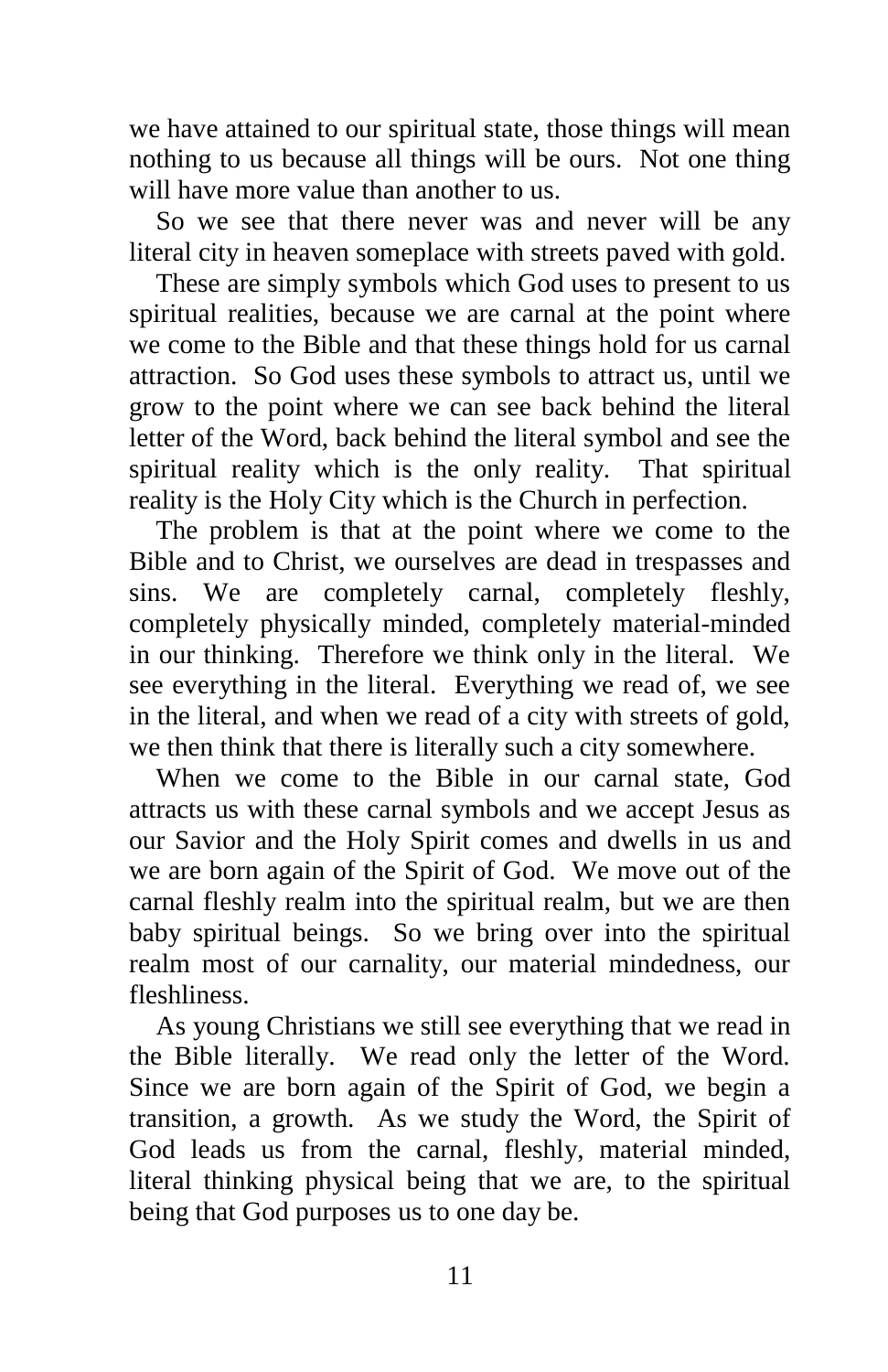In the middle of that growth, we are in a transition from fleshly to spiritual, and therefore we desire to think spiritually instead of completely literally. We begin to see back behind the literal letter of the Word and we begin to see the spiritual truths and the spiritual realities which God is teaching us through those carnal symbols. We begin to see the spiritual realities of which the carnal symbols are just that "symbols."

 Then we see that the streets paved with gold are a symbol of a perfect walk in the Spirit of God, having attained to the perfect nature of God. Then we see that the dwelling places made out of jewels are simply symbols of our spiritual house in which we will have come to the point where we have all the gifts and operations of the Spirit of God working in us perfectly.

 When we see the city is made of pure gold, we see us, having come to the perfect nature of God. We read in Job where the scripture says: "We shall come forth as gold," and we understand that it means that we shall come to the perfect nature of God. Come to perfection, just as gold is the perfect metal. So when the Bible says "The street of the city was pure gold" it simply proclaims to us the truth of the church having come to the perfect walk in God - perfect holiness, fulfilling the Word: "Without holiness, no man shall see the Lord."

Then in verse 22, John says: "And I saw no temple therein, for the Lord God Almighty and the Lamb are the temple of it."

 The temple has always been the house of God. What we call today, the church house. There will not be any need for a church house for people to go into to meet with God, for God will be in us, and we will be in God. We will not need to go anywhere to meet with God ever. He will always be with us, and we will be with Him in perfection. This is why the scripture says: "The Lord God and the Lamb are the temple thereof." We will always be in Jesus and the Father, and they will be in us, in perfection, so of course there will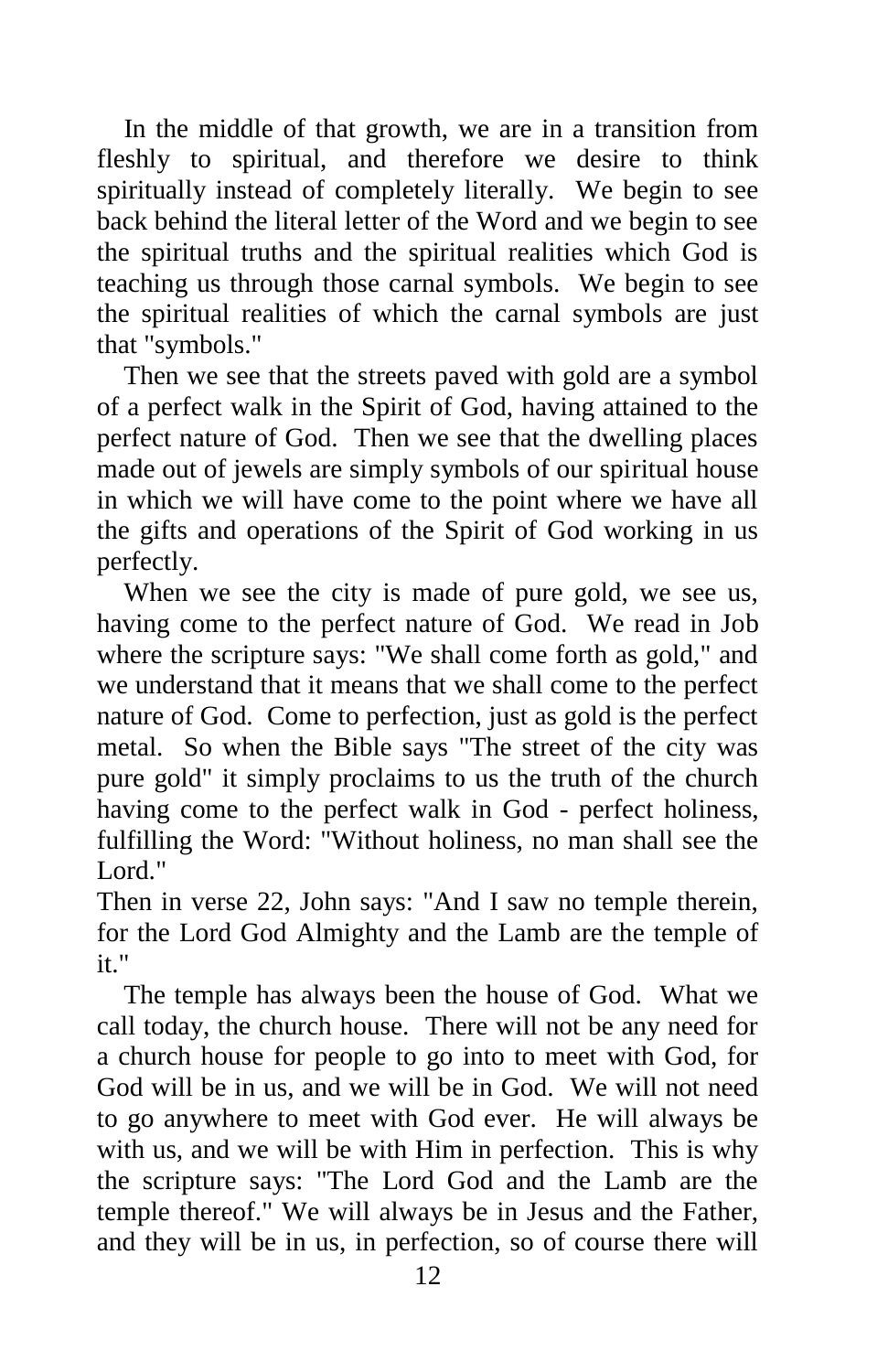be no more houses of God, there will be no more literal temples of God anywhere.

 Verse 23 "And the city had no need of the sun, neither of the moon to shine in it; for the glory of God did lighten it and the Lamb is the light thereof."

 In the symbolism of scripture, the sun is the type of the Lord Jesus Christ. Inasmuch as the sun lights up the whole world, so Jesus is the light of the world. Inasmuch as all light draws its energy and sustenance from the light of the sun, so the scripture says that Jesus upholdeth all things by the word of His power. All life draws its energy and sustenance from Him.

 The moon in the symbolism of scripture is a type of the church. Just as the moon has no light of its own but only reflects the light of the sun, so the church has no light of its own, but reflects the light of Jesus Christ to the world. The sun and the moon are symbols of the spiritual things. When the scriptures say: "The city will not need the sun, neither the moon to shine in it, for the glory of God did lighten it, and the Lamb is the light there of," it simply means that we will have come to perfect union with Jesus and with God our Father. We will be walking in their perfect light and will have no longer any need of the carnal symbols and they will pass away.

 Verse 24 says: "And the nations of them which are saved shall walk in the light of it; and the kings of the earth do bring their glory and honor into it."

 Notice here that it does not say that the nation of the unsaved shall walk in the light of the city. Only the nations of them that are saved or only the people that are saved will walk in the light of this city. Perfect light, pure light, perfect union with the Spirit of God.

 Verse 27 says: "And there shall in no wise enter into it anything that defileth, neither whatsoever worketh abomination of maketh a lie, but they which are written in the Lamb's book of life."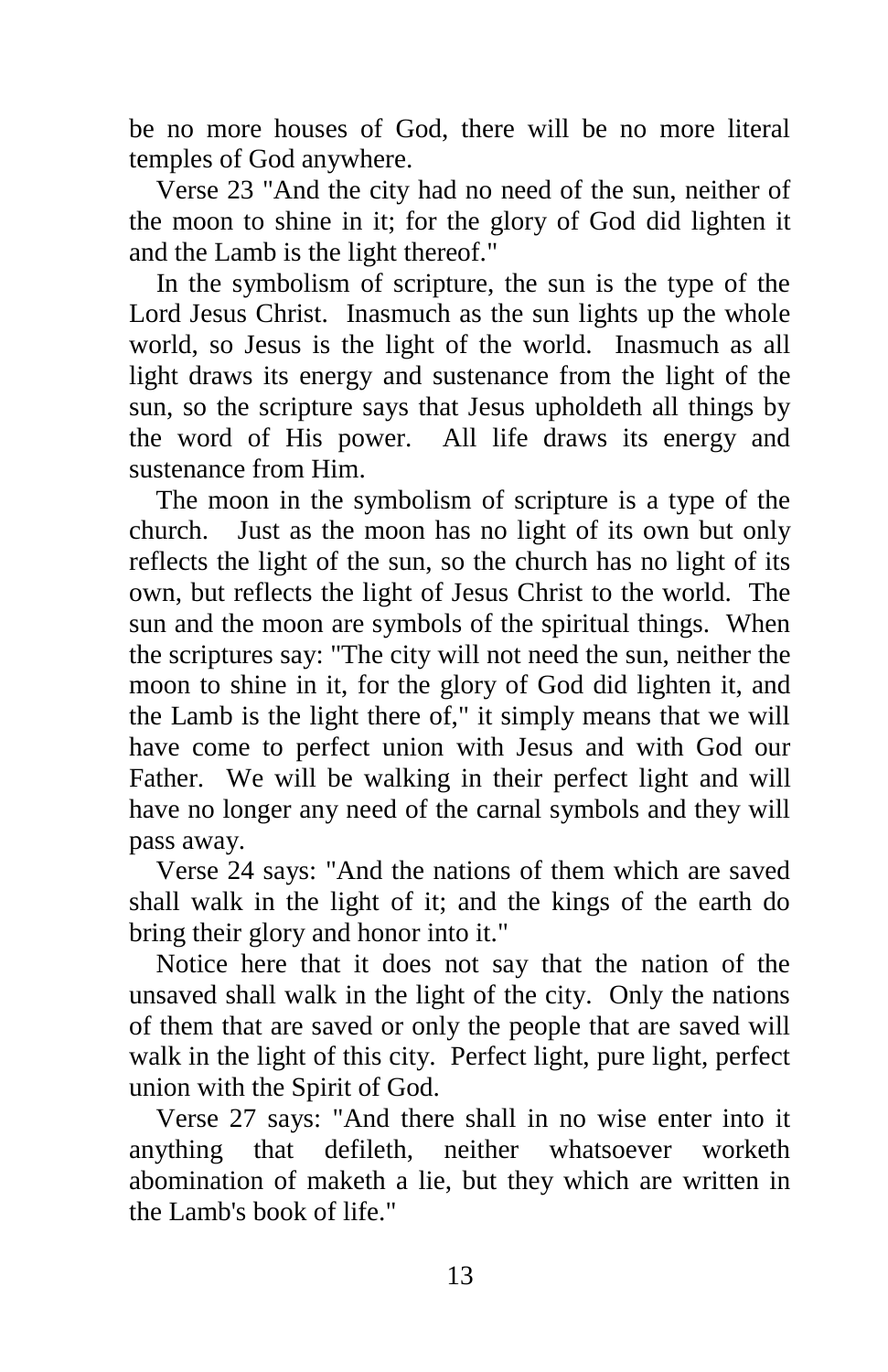No one whose nature has not been changed shall enter into this city. Because, of course, since this city is the church in perfection, only those who have been born again of the Spirit of God and are walking in the Spirit of God until He has changed completely their nature, so that they have come to perfect purity, perfect holiness, shall arrive at this state of perfection which is the Holy City. This is the wonderful plan that God has devised whereby no sin can enter into this city. For all who come to this state will have arrived at perfection and there will be no sin left within them.

 Therefore the City itself will be perfect. If the unbelievers, the unregenerated, the unperfected could be a part of this city then it would not be heaven because there would still be evil there. There would still be sin there and all the results of the evil. This is what the Bible means when it says: "No sin shall enter into it." Because all who will come to this point will have come to perfection in Christ Jesus, perfect holiness, perfect everything.

 Then in chapter 22, beginning with verse 1, we read: "And he showed me a pure river of water of life, clear as crystal proceeding out of the throne of God and of the Lamb." Here John sees deeper into the city.

 If you want ample evidence that this is no literal city, no physical city you will notice that it says that the river of life proceeds out of the throne of God and of the Lamb. Now, where is the throne of God? Is it in some physical city somewhere in space? We answer that question by proclaiming that God said in the scriptures "The heavens are my throne." Not just one city somewhere but God is everywhere and thus His throne is everywhere. For God is not a physical being that can sit on a physical throne in one physical place.

 The one great truth that all theologians agree on is that God is omnipresent Spirit who is everywhere and who fills the whole universe. And our scientists tell us that in that universe there are more worlds out there than all the individual grains of sand on all the beaches of all the world.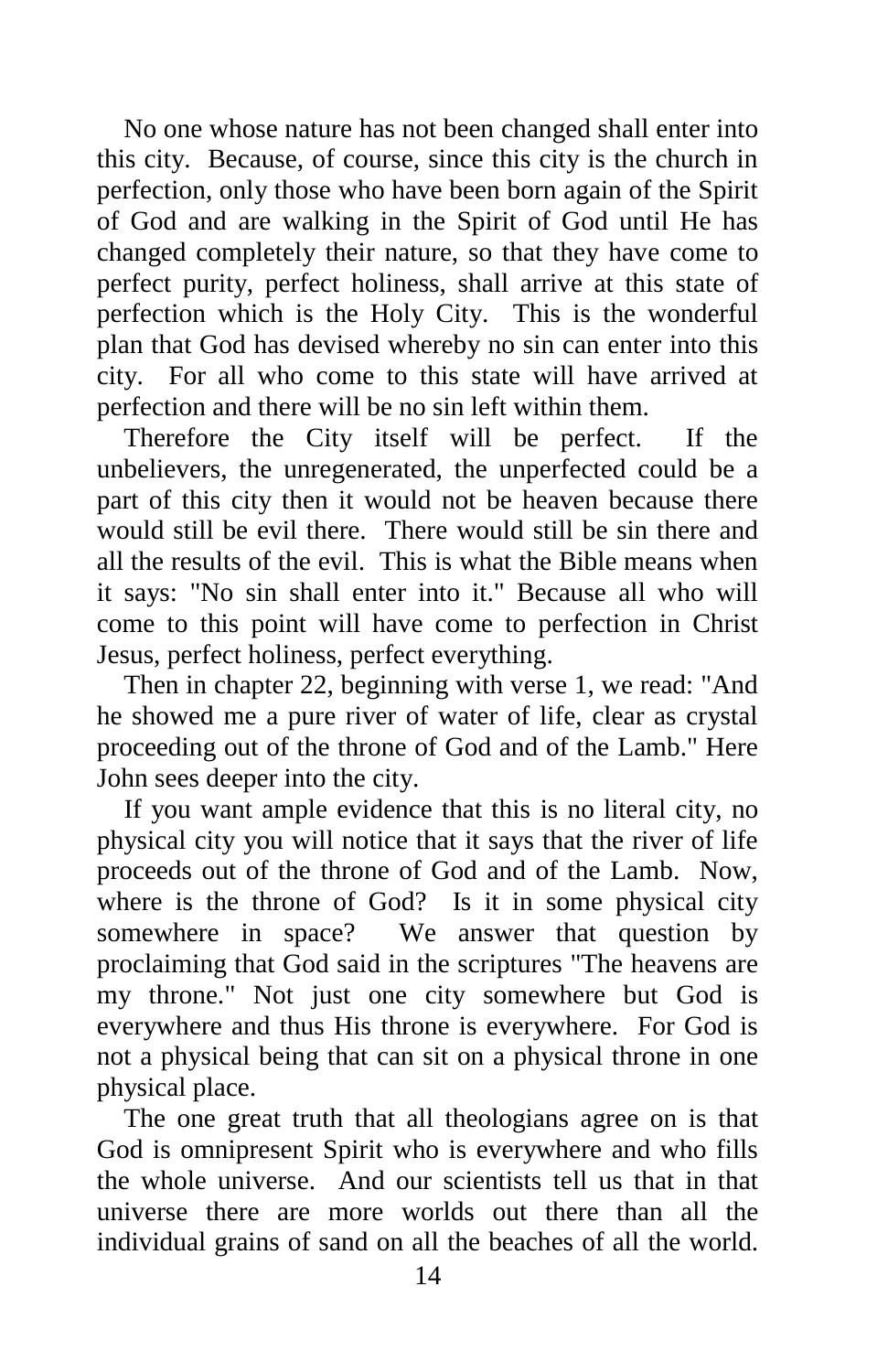You cannot put a God who is that big everywhere and bottle Him up in a physical throne in one physical place. He is everywhere and His throne is everywhere.

 So when John saw the river of life flowing out of the throne of God, he is not talking about any literal river. Neither is he talking about any literal throne or city. The river of life is the Spirit of God always that flows forth from the omnipresent Father God. He is the river of life, the water of life. There is a river of life flowing out from me! Alleluia. Jesus said: "He that thirsts let him come unto me and drink." "Out of his belly shall flow rivers of living water."

 So the river of life that will give us eternal, abundant, joyous, victorious, powerful life throughout eternity and that is in this Holy City is simply the Holy Spirit with whom the Church will have perfect union, at that time.

 Notice that the water of life was clear as crystal, the color of a jasper stone. The Holy City is absolutely perfect, the Holy Spirit is absolutely perfect. Perfectly pure, perfect purity. That is why the color of the river of life is given here as clear as crystal.

 Then in verse 2 John says that "in the midst of the street of it, and on either side of the river, was there the tree of life.' '

 The Word does not say "trees" of life, but the "tree" of life. You see, there is only one tree to give life to all of the city. It says that this tree was on either side of the river. On both sides of the river. How could one tree be on both sides of a river? Because it is the tree of life, beloved. It is simply perfect union with the Spirit of God.

 Before Adam's fall, back in the beginning, man was in perfect union with the Spirit of God, and therefore he was feeding upon the tree of life. He was partaking of the tree of life continuously. When he followed Satan in his temptation and turned away and cut his communion with the Spirit of God, he ceased to partake of the tree of life, and began to partake of the tree of death that came from Satan.

 As man comes back into that perfect union with the Spirit of God that he had in the beginning, he will once again have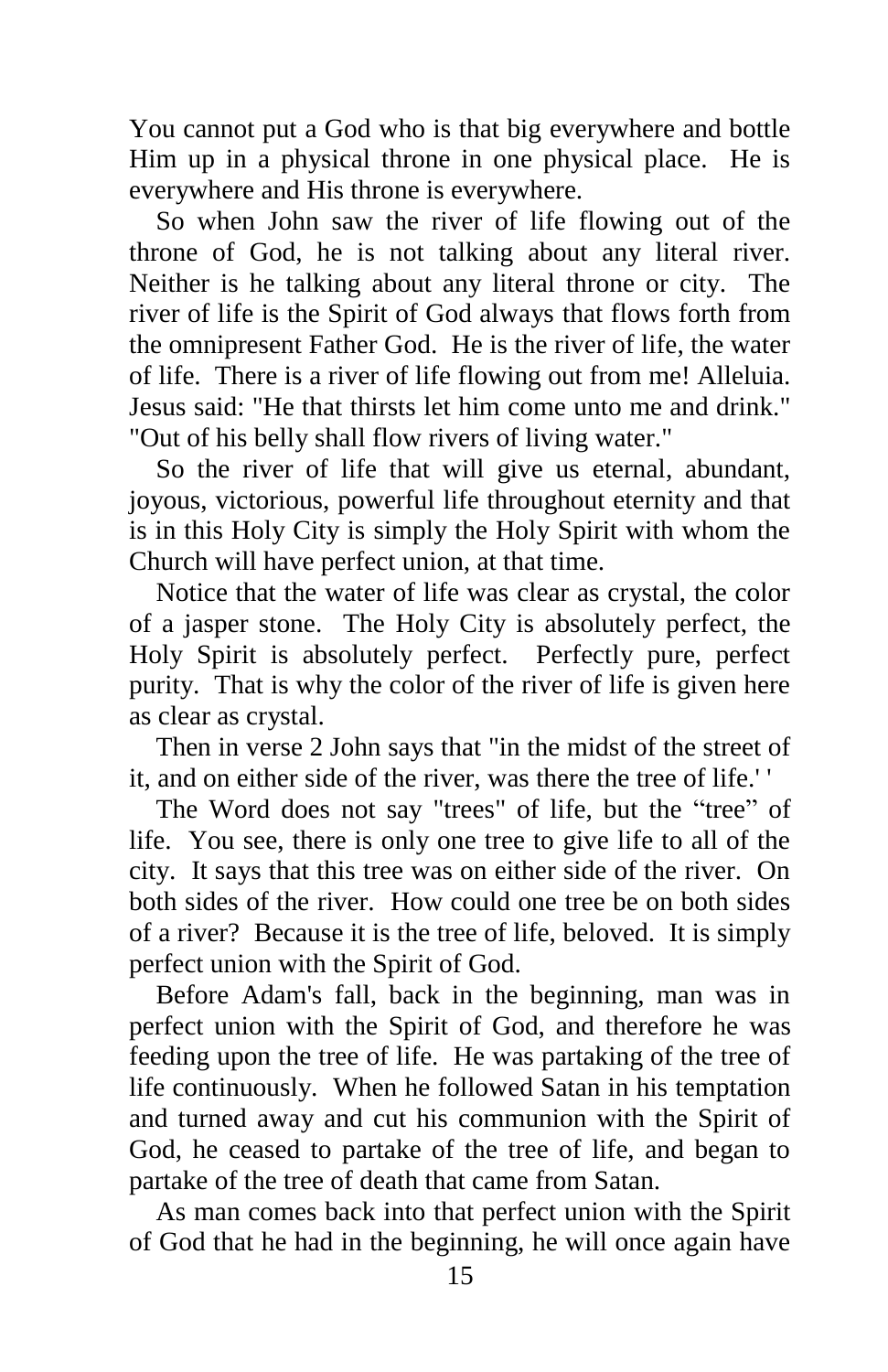perfect access to the tree of life. You will notice that the tree of life is on either side of the river of life. It is only through union With the Holy Spirit, who is the river of life, that we have access and are partakers of the tree of life. It is as we are continually beside the river of life, yea in that river, that we have access to the tree of life.

 Then also in verse 2 of chapter 22, we are told that the tree of life bears twelve manner of fruits. Twelve is the ultimate perfect number of scripture. Therefore the twelve manner of fruits that the tree of life bears, simply represents to us all the blessings that come to us from being partakers of the tree of life. Perfect health, perfect peace, prosperity, love, joy, perfect everything. That is why the scripture uses the ultimate number twelve to designate these fruits to us. It is all the blessing of God that come to us which make up the perfect existence throughout all eternity through partaking of the fruits of the tree of life.

 Notice that the leaves of the tree were for the healing of the nations. There has never been anything given to mankind for the healing of the nations, healing of the great sickness of sin under which they are cursed. Healing which comes through the Holy Word of God. So the leaves of the tree are the truths of God's Word that are given to us by the Spirit of God, the river of life through the Holy Spirit, through which we partake of the tree of life, and of its leaves which are the truths from God's Word. Truths which alone will bring the healing of the nations.

 In verse 3 we read: "And there shall be no more curse, but the throne of God and of the Lamb shall be in it and his servants shall serve him."

 There shall be no more curse because the throne of God and the Lamb shall be in the city. They shall be ruling, not physically but in our hearts as we will be in perfect union, oneness, obedience, perfect love, perfect everything. The Lord God and the Lamb will be reigning and ruling supreme.

 In verse 4 we read: "His servants shall see his face and his name shall be written in their foreheads.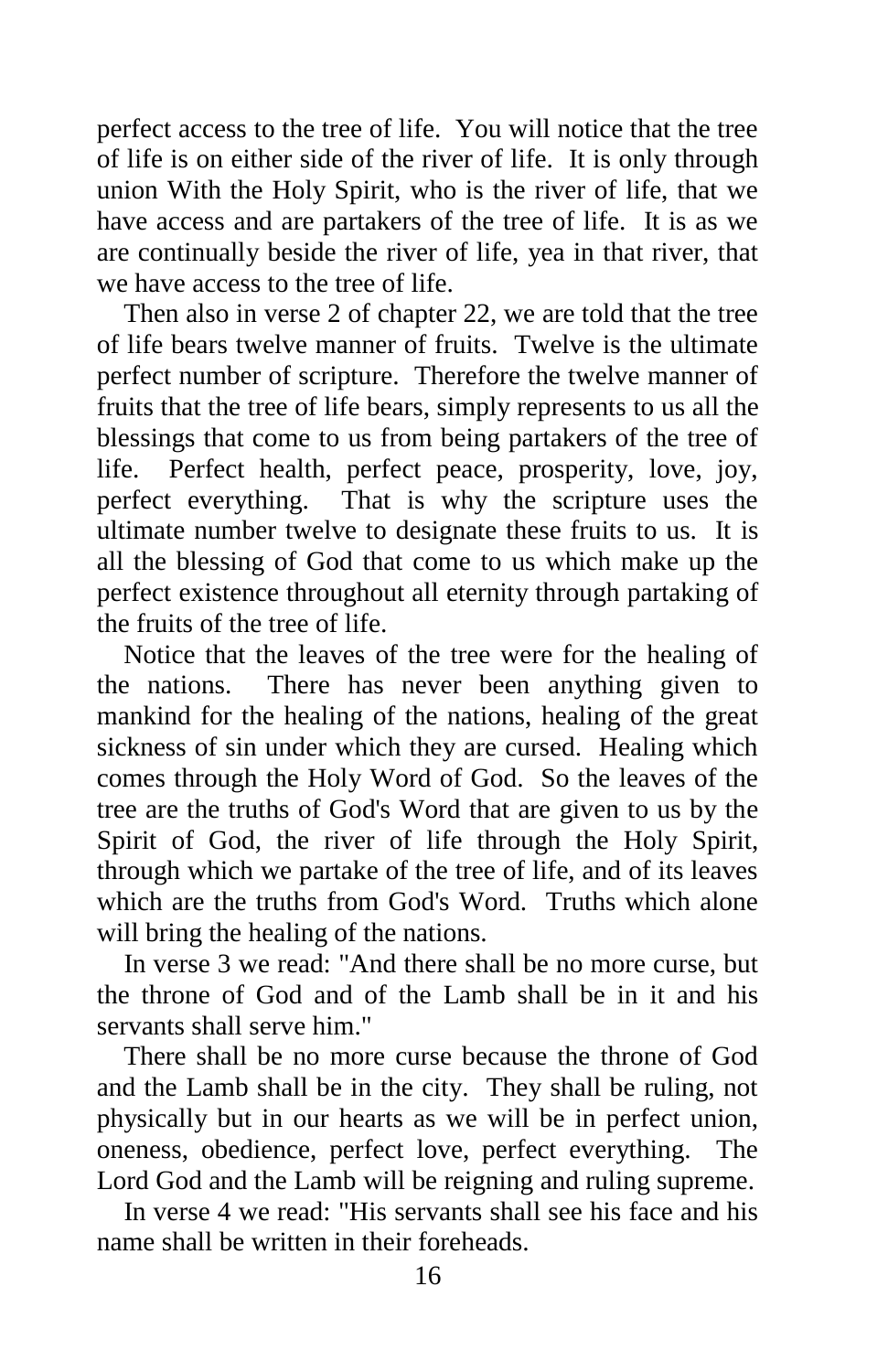Scripture says his servants shall see his face. This of course does not mean that we will literally look upon the face of God. Because we have already learned that God does not exist in a physical form. The Word says that God dwelleth in the light that no man can look into. But when the scripture here says "We shall see his face," it simply means that we shall see God as He truly is. We shall understand Him perfectly. We shall see all the aspects of His nature. We shall see His character and His wisdom.

 In 1 Cor. 13, the apostle Paul puts it this way: "Now we see through a glass darkly, but then we shall see face to face. Now we know in part but then we shall know even as we are known."

 Scripture says then that at this time His name shall be in their foreheads. All the way through Scripture when we find the name of God mentioned, it signifies to us the nature and character of God. Here on earth, when we speak of a person's good name we are speaking of their character. When the Word speaks of God's name being written in our foreheads, this is where our minds are and it simply means we will have come to the nature and character of God. We will understand Him perfectly and will be walking in perfect oneness with Him.

 Verse 5: "There shall be no night there and they need no candle. Neither the light of the sun for the Lord God giveth them light; and they shall reign forever and ever."

 Night, as we see it in our world today, and in our human experience, or darkness, was given to us as a symbol of the spiritual darkness that man has entered into through the fall. When we arrive at perfection we will have come completely out of that spiritual darkness and in this sense the Word says: "There will be light there." For the Lord will give us perfect light. For that reason then, the carnal symbol will pass away and there will no longer be in our existence the division of night and day. We will have bodies that will not get tired and need sleep. So there will be no more this division in our existence. All these will pass away.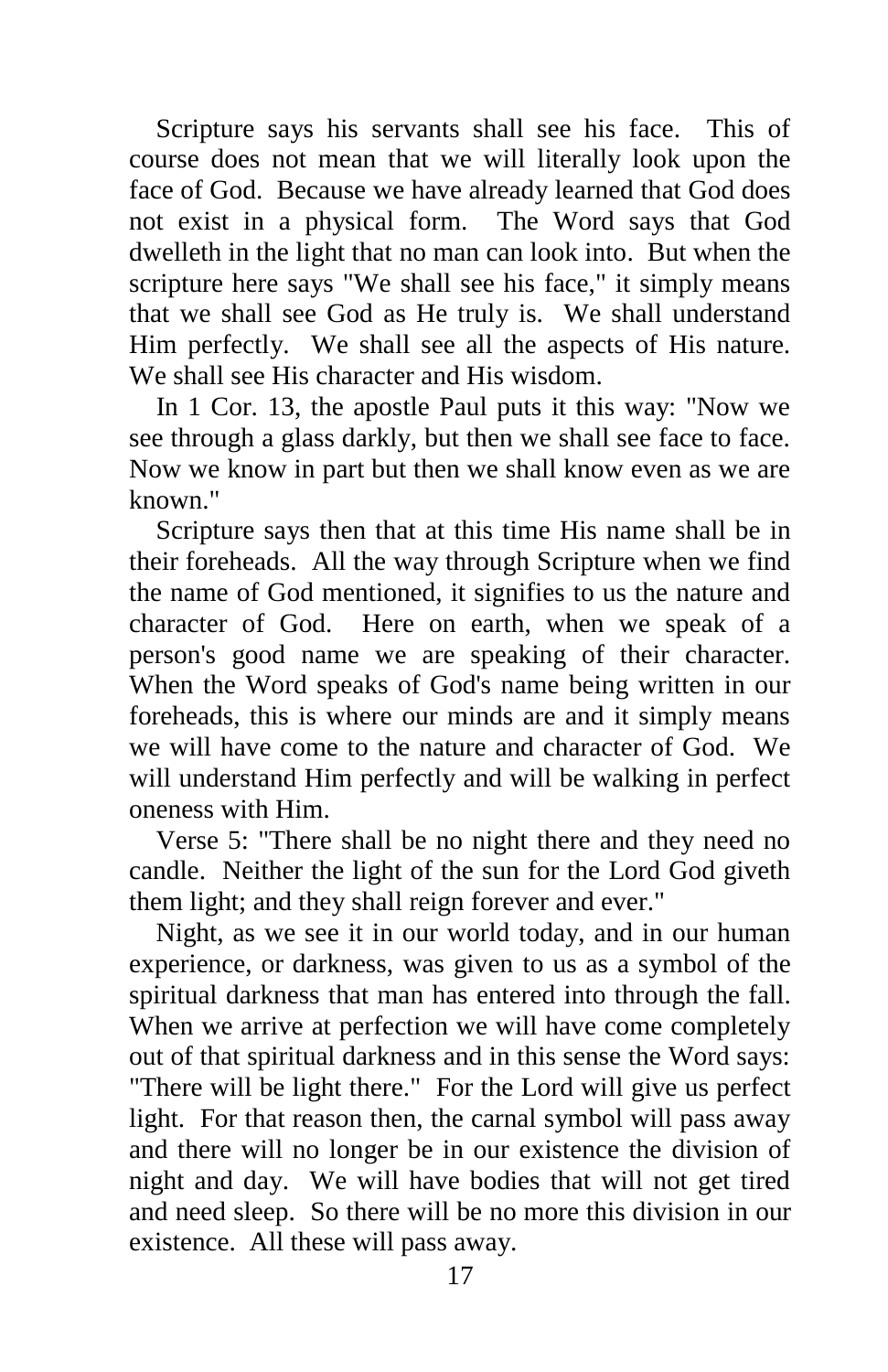The scripture closes the vision of the city saying: "And they shall reign forever and ever." The church having come to perfection shall rule and reign forever and ever. Alleluia! May God help you through His truth and through your growth in the Spirit, your growth in the truth, to let pass away the childlike idea of a literal heavenly city somewhere, with streets paved with gold. In the process of your growing into spiritual maturity, may you see the spiritual realities behind these carnal symbols.

 The idea that each one of us had as a young Christian, our spiritual childishness, of looking forward to that city with streets of gold, was used of God to attract us and to lead us into seeking more life in the Holy Spirit, so that He might lead us to the place that He has prepared for us. As we make the transition from the carnal, fleshly being that we were, to the spiritual being that we will be, let us leave behind these child-like instruments and ideas which must pass away. Paul says that they "perish with the using." Let us see back behind the literal letter of the Word and see the spiritual realities that are God's plan and purposes for our lives. Then let us let the Holy Spirit of Jesus our Lord lead us into the spiritual realities.

 Not long ago I heard a man of God present a great truth. He said, until Jesus came, in the temple at Jerusalem, every piece of furniture, every one of the golden plates and platters, every one of these symbols held a meaning to the people of God. But when Jesus came, He replaced the temple, He replaced the furniture, He replaced every one of the golden plates and platters and they all became so much "junk." They had no more value whatsoever and God in 70 A.D. destroyed them all and wiped them off the face of the earth so that the people could no longer cling to them and so that they could move on into the spiritual realities that Jesus brought into our world.

 So it is also in our lives. So it is with the ideas and experiences that we had as spiritual children. They become so much "junk" and have no value whatsoever anymore, but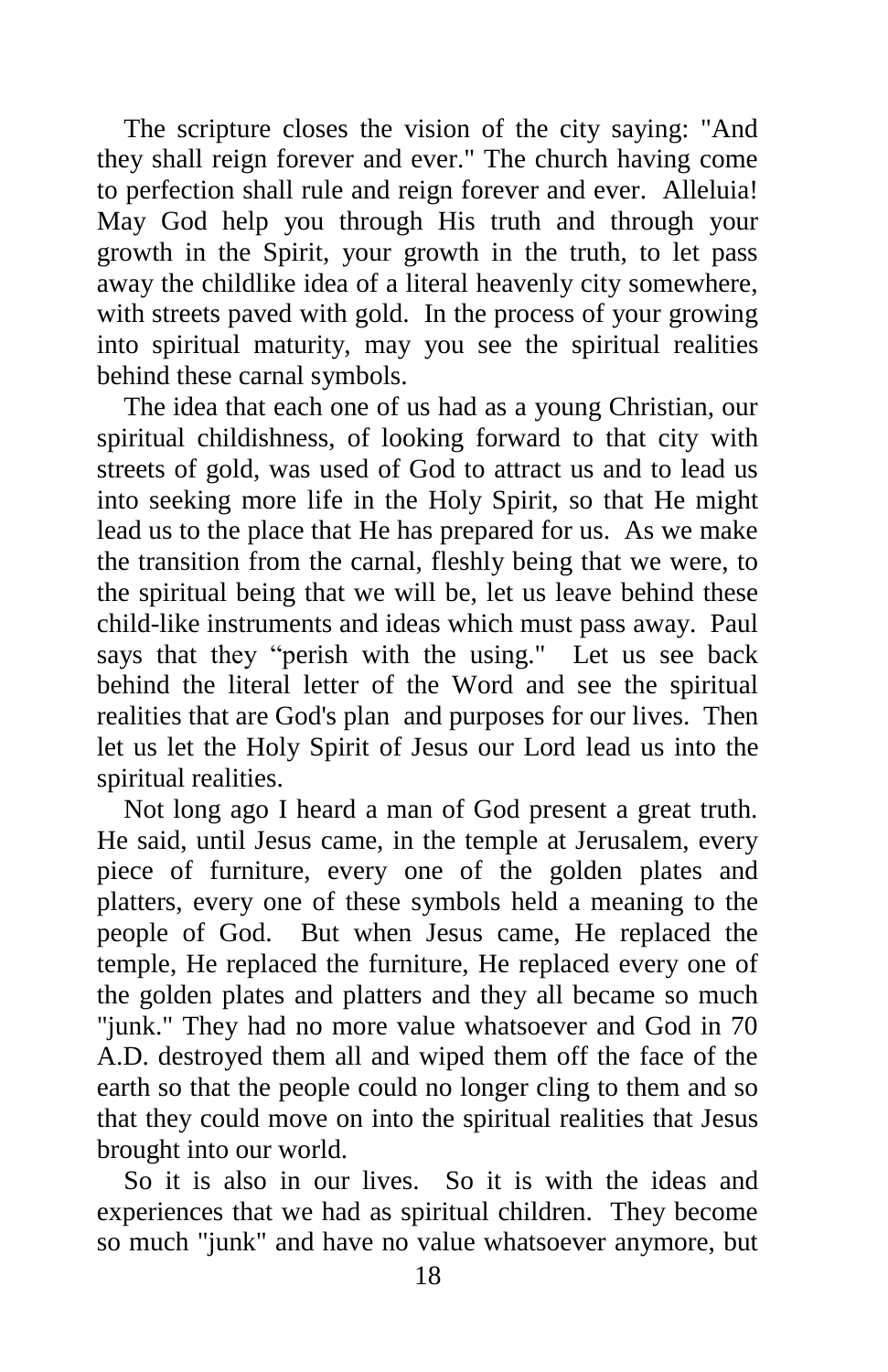are as instruments that must perish with the using. They are to pass out of our lives when they are no longer of value to us. We are not to look back to them for we are told to look forward to the great spiritual realities that God reveals to us, and in which He reveals His perfect plan and purpose for our lives. Perfect purpose for His Church, the Body of Christ, that He might lead us into it fully.

 May God make it real to your heart, and let pass away the childlike nature, the carnal, fleshly desire for a material, physical heaven, with streets paved with gold and buildings made out of jewels. May you see the Holy City as it truly is. The Church having come to perfection.

 Beloved, John saw the city descending down from God to earth. He did not see us going out into space somewhere. God is going to perfect the church right here upon the earth and it is going to reign upon the earth. We are not going off to some heavenly city somewhere in space.

 Even the saints who have gone out into the spiritual realm, are going to come back with Jesus and be part of the church in perfection here upon the earth.

 John saw the City descending down from God, and it is descending down from God. With every message from God that is preached, the Holy City is coming down to earth. With every person that is saved and becomes a part of that city, it is coming down to earth. With every person that receives the Baptism of the Holy Spirit and grows up another step toward perfection, the Holy City is coming down to earth. With every new revelation that comes to us from the Spirit of God and that takes us on into the fulfillment of God's perfect plan for our lives, the Holy City is descending down to earth.

 Every time an individual steps us another step in God, the Holy City is descending to earth. With every victory over sickness, every healing and miracle that comes forth, the Holy City is descending down to earth. With every demon that is taken authority over and cast out, the Holy City is descending to earth.